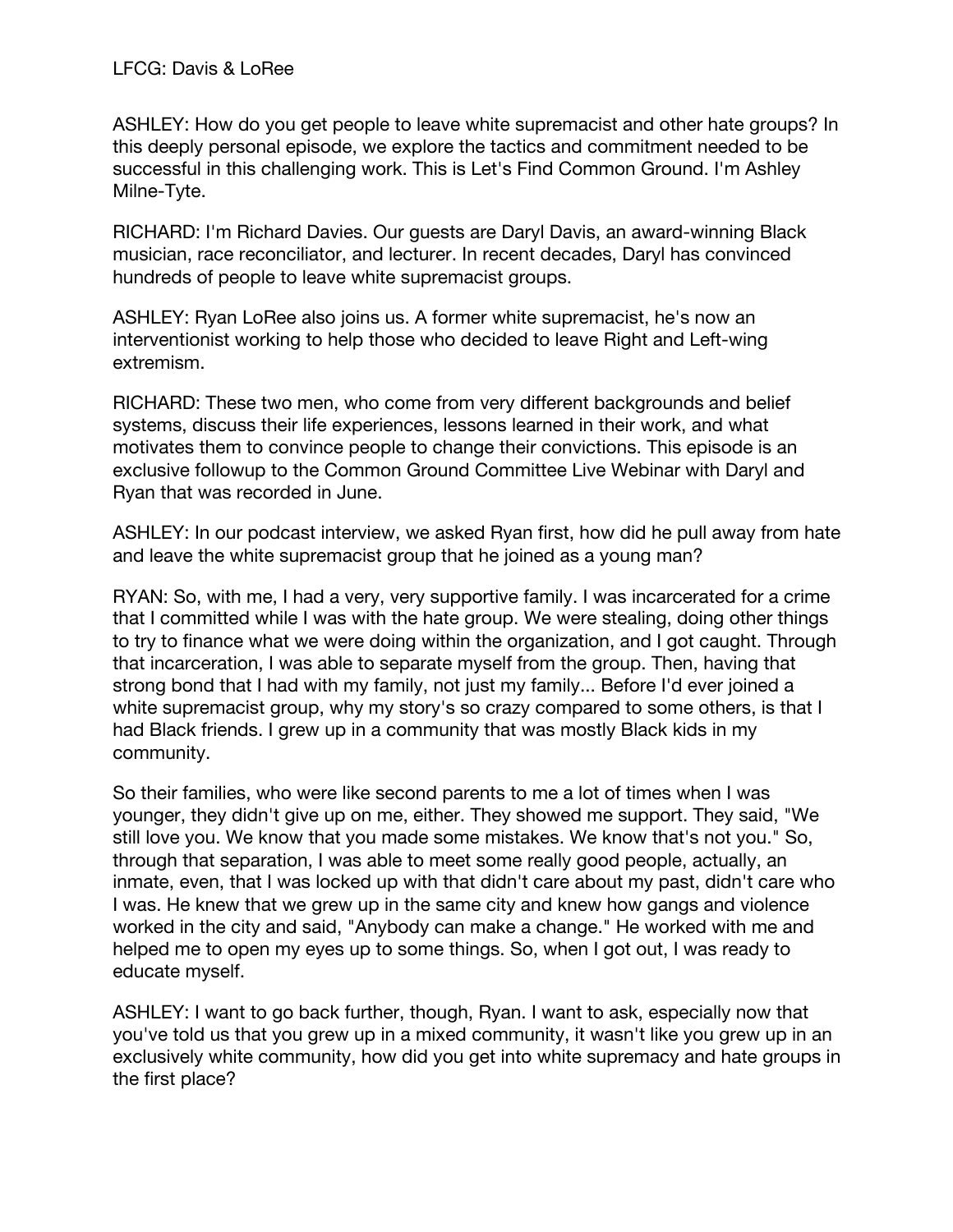RYAN: I had an uncle and their younger brother, my Uncle Nick, was closest in age to me. Nick had just got out of prison. Before he ever went in, he was never part of any type of hate groups, but after entering prison, he decided to join the Aryan Brotherhood. When he got out of prison, he had met quite a few guys that had already gotten out and had started to start their own group in the city of Flint, Michigan.

I had just come back from the Army, was having a hard time finding a job. And I had a friend actually come over to my house and steal some food from me. It was never a reason for me to use race for the reason why they stole from me. Anybody could've done that, but my uncle knew how to play into that hate and anger. And he introduced me to these guys, knowing that I was also looking for that same brotherhood that I had while I was in the Army. I was a loner. I was secluded. I wasn't talking to a lot of my friends. I was really depressed. But, yeah, I was young and impressionable for sure.

RICHARD: Daryl, you've heard Ryan's story. Is this, in any way, typical? Are there many other cases of this with the people who you've helped convince to move away from white supremacy?

DARYL: Yes, I've heard stories very similar to Ryan's. What the trend seems to be now, even more so... It started, really, back in the '80s, but now it's even more prevalent, with recruiting military people. When someone is in the military, say for two years, that's an ample time to lure them in because, at that point, they've had a lot of military training. They know survival techniques, and they can train the people recruiting them, train these supremacist groups.

ASHLEY: When Ryan joined a white supremacist group in Flint, Michigan, he was 22. Ron Chadwell was the name of the man who led the group.

RYAN: One of the things that Ron loved about me was my military background and my leadership and the fact that people listened to me. He played on that by giving me a leadership role right off the bat and wanted me to come in and basically militarize the group as much as possible, teach arms, drill instructions, everything you could think of, physical exercise. We did it all, and it's definitely something that, when we went to look to recruit people, it was a question that we would ask.

Our questions were: have you ever had military experience? Are you a veteran? Have you served in any sort of militia that had some type of training? That was always something that we wanted in them just in case we did end up having the race war. At the time, we used to talk about the year of 2020. Now it's further on, but it's definitely something that's been going on, like Daryl says, for years.

DARYL: They also recruit law enforcement, police officers. The police work in a similar way. They have that blue code of silence. You see one of your fellow officers doing something that is unbecoming whether it's taking a bribe or brutalizing somebody or shooting somebody and throwing down a throwaway gun or throw-down weapon, something like that, to blame the person pulling a gun. You may not do it, but you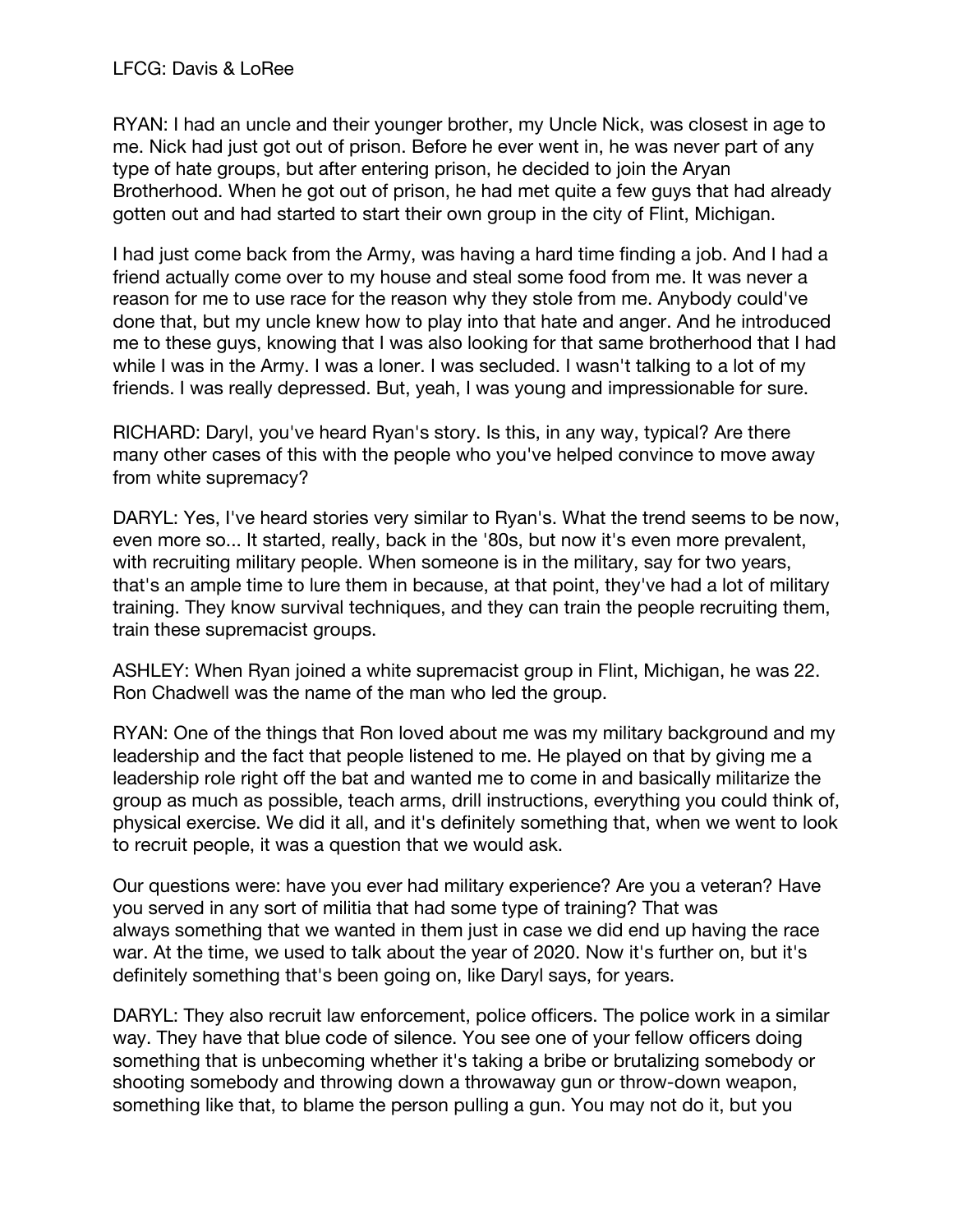witness it, but you don't tell on your colleague. These things happen, and in the military, these people are dependent upon their brethren to have their back when they're on the front lines defending somebody. And, if you go and report on one of these guys, and he sees an opportunity where you might be in danger, he's going to be loathe to respond.

RICHARD: In different ways, both of you have worked on the front lines of hate. Where does this come from? I think a lot of people will be shocked that there is so much racial and other kinds of hatred in America. Any thoughts on that?

RYAN: I think it's fed from multiple different sources. Like Daryl said, racists come in many different forms. Sometimes it's just a family line that's never ended the hateful progress, and nobody ever put a foot down and said, "This isn't how things are supposed to be." I also believe that, in today's times, and we haven't always had this, but I think that social media and the media itself can sometimes feed that frenzy. You have a very polarized country right now that are at each other's necks about almost every single thing. I mean, you could put the simplest of debates on there, and it turns into just an ugly, "I want to find out where you live," type argument instead of having healthy debates or healthy discussions like this.

So I think racism has always been here. I think it was embedded in American society from the beginning, if we go back. I work with a lot of indigenous groups here in Michigan, and the indigenous groups will talk about it all day long. Genocide happened in the early years when we were giving Native Americans blankets laced with multiple different types of diseases and killing them off and taking the land from them.

RICHARD: Daryl, could you speak to that, the roots of hate?

DARYL: The roots of hate are ignorance and power, and you want to start with people coming here because they wanted to escape the tyranny of the king of England. Then they come here and impose the same tyranny upon the Native Americans after the Native Americans taught them how to survive, how to hunt buffalo, how to rotate crops. Following that, you have slavery. Black people were considered three-fifths of a human being. They were not even considered human. They were considered property. My ancestors were bought and sold on the courthouse steps.

Our identities were stripped from us. My name is Davis, and Davis is a Welsh name. As a musician, I performed in Wales many times, and I can tell you the name Davis over there is as common as the name Smith over here. And sometimes when I'm on stage in between songs, I'll say, "How many of you out there are named Davis?" Everybody cheers.

RICHARD: Daryl, look at my name, Davies.

DARYL: Yeah, it's Davies, exactly.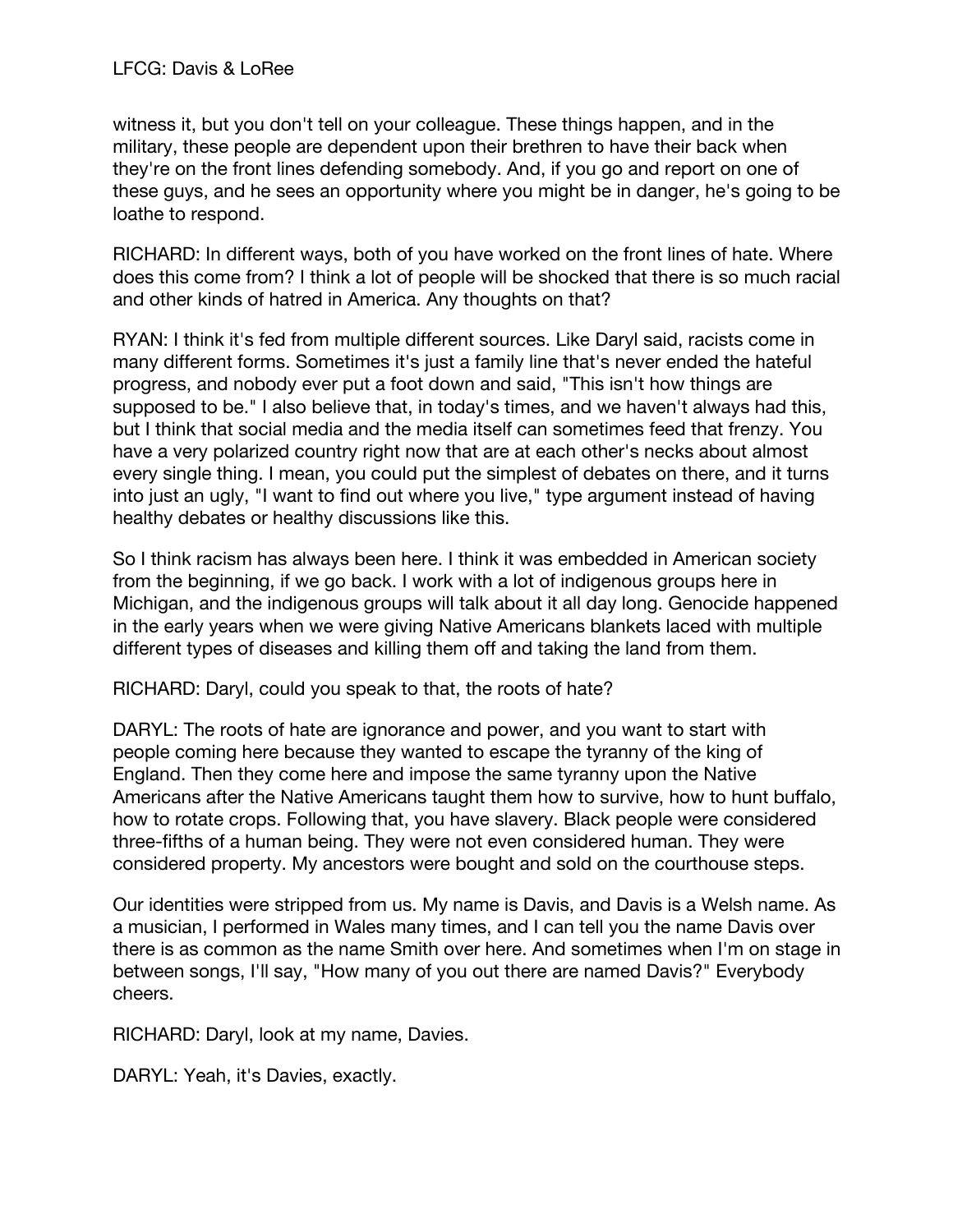RICHARD: Who's my dad? He's Welsh.

DARYL: Yeah, exactly. You and I might have the same dad, man. So I'll say, "Hey, cousins, how y'all doing?" But when you have power and you have owned somebody as a piece of property, even after you free them, it does not mean that you consider them your equal. So this hierarchy is still prevalent today. In order to replace slavery, they entered into what Ryan just referred to, the Jim Crow era. So now you're free, but you are never going to be our equal. You must drink from that water fountain, sit in the back of the theater, come through the back door, or you can't eat here, you can't shop there. We had to go through that.

Finally, that went away, but then it was replaced with, "Okay, we're not going to hire these people." Then, when that went away, "Okay, we're going to hire them, but they're never going to have a job behind the desk. They're going to be mopping the floors and cleaning the toilets." So it's progress, but it's not from A to Z without passing through all the letters of the alphabet from B to Y.

Ignorance breeds fear. We fear the things that we don't understand. If that fear is not addressed and resolved, that fear will escalate to hatred because we hate the things that frighten us. And if that hatred is not addressed and resolved, that hatred escalates into anger and then turns into destruction. The good thing is that there is a cure for ignorance. That cure is called education and exposure, and if we begin to focus more of our efforts, our energy, and our finances towards addressing this and getting more people exposed and educated, this is the time to do so.

RICHARD: In our conversation, we asked Daryl about what's changed in the past year since the murder of George Floyd in Minneapolis.

DARYL: In the past, for a police officer to be charged, if charged, took months and months and months, and the chances of that officer being convicted and fired were slim next to none. Today, they're being charged, convicted, and fired, boom, boom, boom. And while those protests of last year were geared predominantly towards reforming police and reimagining the police form and how we conduct that business, there was an even larger ripple effect that we have never seen in this country in all history. And that large ripple effect was places like NASCAR banning the Confederate battle flag. NASCAR was ground zero for the Confederate battle flag. The sovereign state of Mississippi removing the Confederate portion out of their state flag... Who would've thought Mississippi, of all places, would have done that? Food brands changing their labels, like Uncle Ben and Aunt Jemima; legislation being passed to change names of buildings named after slave owners and Confederate statues being taken down, this was so much of a ripple effect.

We've never seen that before in such a short time. What's the difference between last year's protests and yesteryear's protests? The collective voice, Blacks and whites working together, people becoming educated as to what's going on in this country. That is the key. Let's cure that ignorance. Let's teach the truth. Let's expose.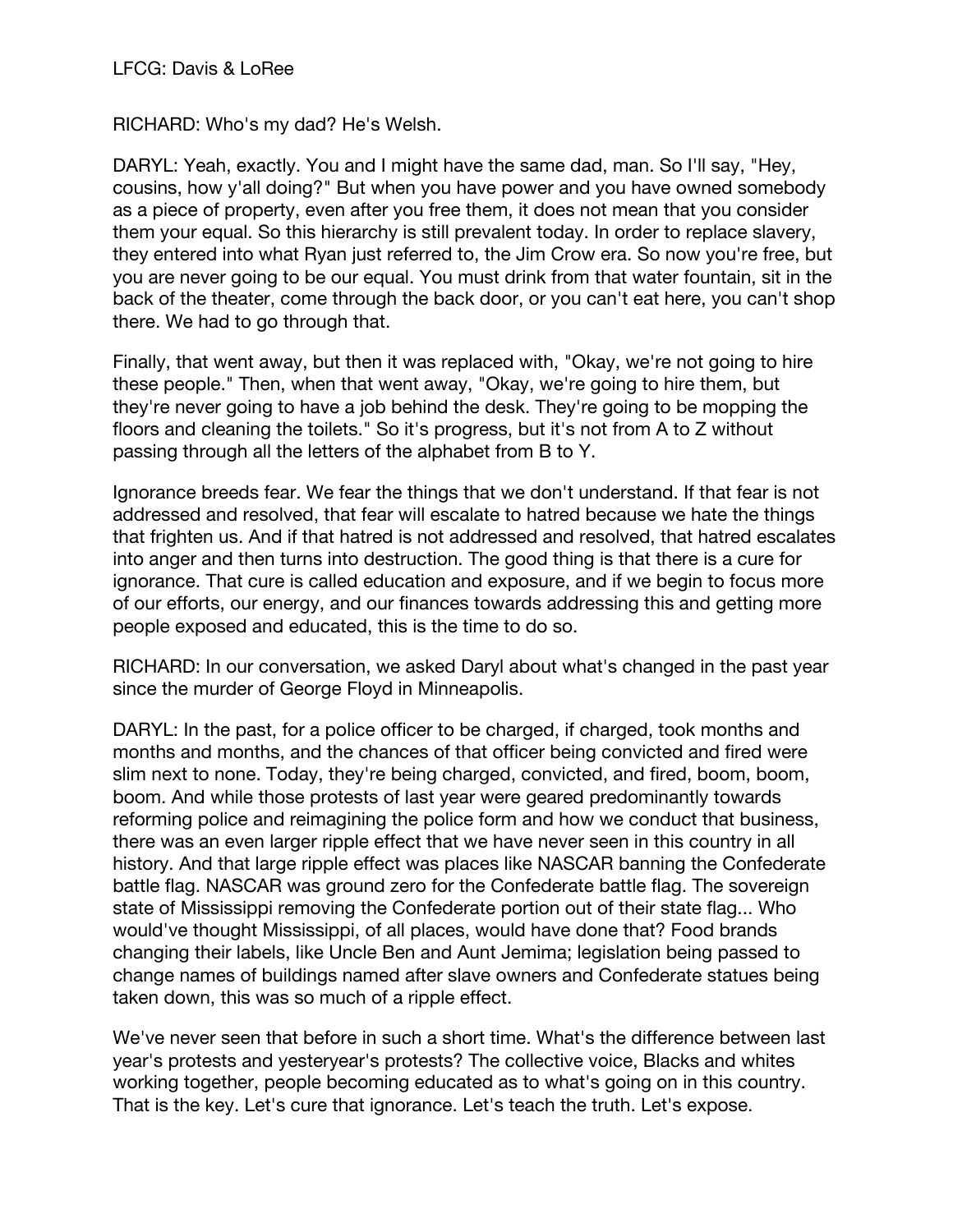ASHLEY: Daryl Davis and Ryan LoRee are working together to help people turn away from hate. More of our interview about how they do that work coming up. I'm Ashley.

RICHARD: I'm Richard. If you want to find out more about Ryan and Daryl's work, watch the recording, Turning Racism and Extremism into Hope and Healing. You can find it on our website, commongroundcommittee.org.

ASHLEY: The moderator for the event was Wendy Thomas, Founding Editor and Publisher of MLK50: Justice Through Journalism, a nonprofit newsroom focused on poverty, power, and public policy.

RICHARD: Now back to our interview.

ASHLEY: How do you get somebody to pull away from a hate group? What does that look like? I imagine it does not take place overnight, but can you walk us through what a good scenario looks like?

RYAN: It happens in different ways, and everybody reacts differently to different types of... whether it's email that we've spoken to them from. Sometimes they reach out to us, or a family member reaches out to us. A lot of times, it's just about understanding. When I come to that person, I give them the assurance that I know that they're a human being just like me. We all make mistakes. Now, they know that I'm there and that I don't stand for racism, but I let them explain themselves. I sit down at the table, and I give them... Like I've talked many times before, I'm empathetic with them. That doesn't mean that I'm sympathetic with their cause, but I'm at least there to listen.

By doing that, a lot of times, what you can do with people in extremist groups is you find something that you have in common with them or something that one of your Black friends has in common with them. Then you start to show them that the whole system has been set up to constantly put us against each other rather than bring us together. By doing that, a lot of times, you can wake people up. You start to have other conversations. They want to meet with you more.

It doesn't always go that way. Sometimes it goes south, and they stop with emails, they stop with phone conversations or doing anything with you. Some people have been in for life, and you're thinking, "Man, I'm never going to be able to pull this guy out of this group." And then you start to teach them about things that have happened in this country. They're like, "I never was ever told anything about this. I didn't know about that." Then you start to open their eyes to different books that you can tell them to read.

I've also done stuff with extremists on the Left side, too, and trying to pull people away from that and realizing that both sides of the extremes feed that hate. While it might bring some of us together more in the center, both sides are bad. So there's different ways that you have to go about it. A lot of times, before I'll go into an intervention, depending on who has put on this case, I'll try to research the person as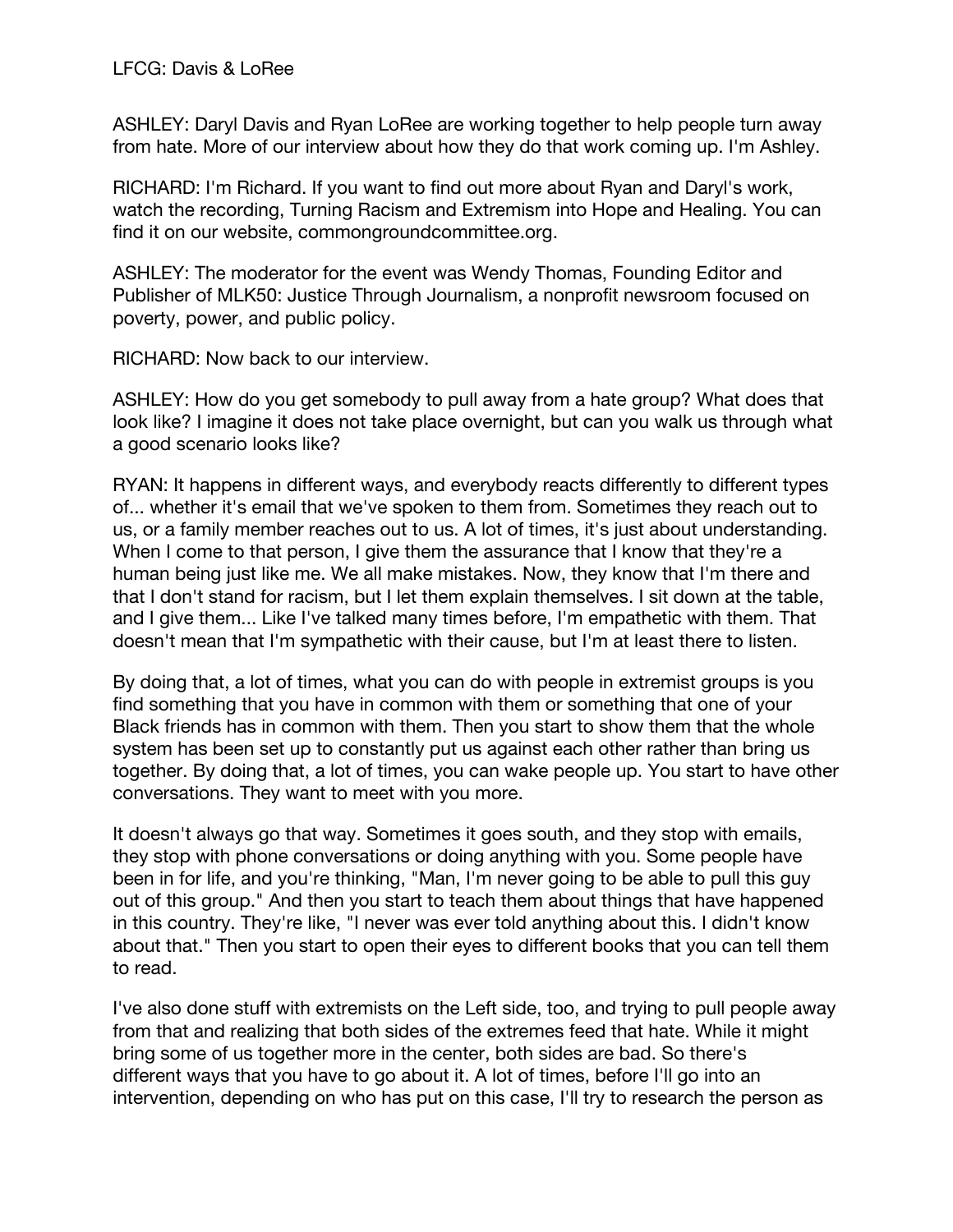much as I can, whether or not they're a part of a group. What is their life like? Do they have a social media page? You're just more or less trying to figure out: who is this person?

DARYL: What Ryan says is very key about finding out who that other person is. You have to educate yourself before you try to educate someone else and then possibly offer them a different perspective. What Ryan does is extremely important. What I do is extremely important. We come from different ways because Ryan was in a hate group. Ryan hated at one time. I never was. I was the object of hate.

So, when I'm talking to a white supremacist, it's a little different... or a racist. It's a little different than when Ryan is talking to them. He is relating to that person as, "Hey, listen, I used to share exactly the same views that you did, man. I'm telling you Jewish people are fine, Black people are fine, gay people are fine, Muslims are fine." Now, he's telling these people that, but they can relate because he was in there at one time.

When they see me, they don't like me. I'm the reason they're in a hate group to begin with. But, if they're having that conversation with me, it's a little harder when I'm telling them things, and they're in the group because they don't like people like me. But then, when they go home and they have to reflect, "Man, I just had a three-hour conversation with a Black guy, and we didn't come to blows," and they begin to struggle with that, "Do I believe what that Daryl guy said, disregard his skin color and believe it because it's true, and change my ideological path? Do I disregard when Ryan, who dedicated his life to white supremacy, told me now that he's out? How can he betray this family that he joined? But what he said was true."

So it's a cognitive dissonance. What you do is you offer better alternative perceptions. One's perception is one's reality. If you give them perceptions that they perceive to be better than what theirs is, and they resonate with your perception, they will change their own reality.

ASHLEY: You're offering them something.

DARYL: Exactly, and you're offering them power because they have the power to change themselves rather than you changing them.

RICHARD: Ryan, a personal question, how did you move from hate to love? What changed in your heart?

RYAN: It was somebody actually giving me love in return. Like I said, I had Black friends when I was growing up. Miss Veronica, who is still like a second mother to me, she never gave up on me. Even when I was part of these groups, she still tried to teach me or reach me through voicemail, whatever it may have been, to try to teach me what it is to be a God-fearing man. To this day, I give it to her for a lot of the changes that I made. And one of her sons, Emmanuel, who is my best friend—we have the same tattoo together—he never stopped loving me.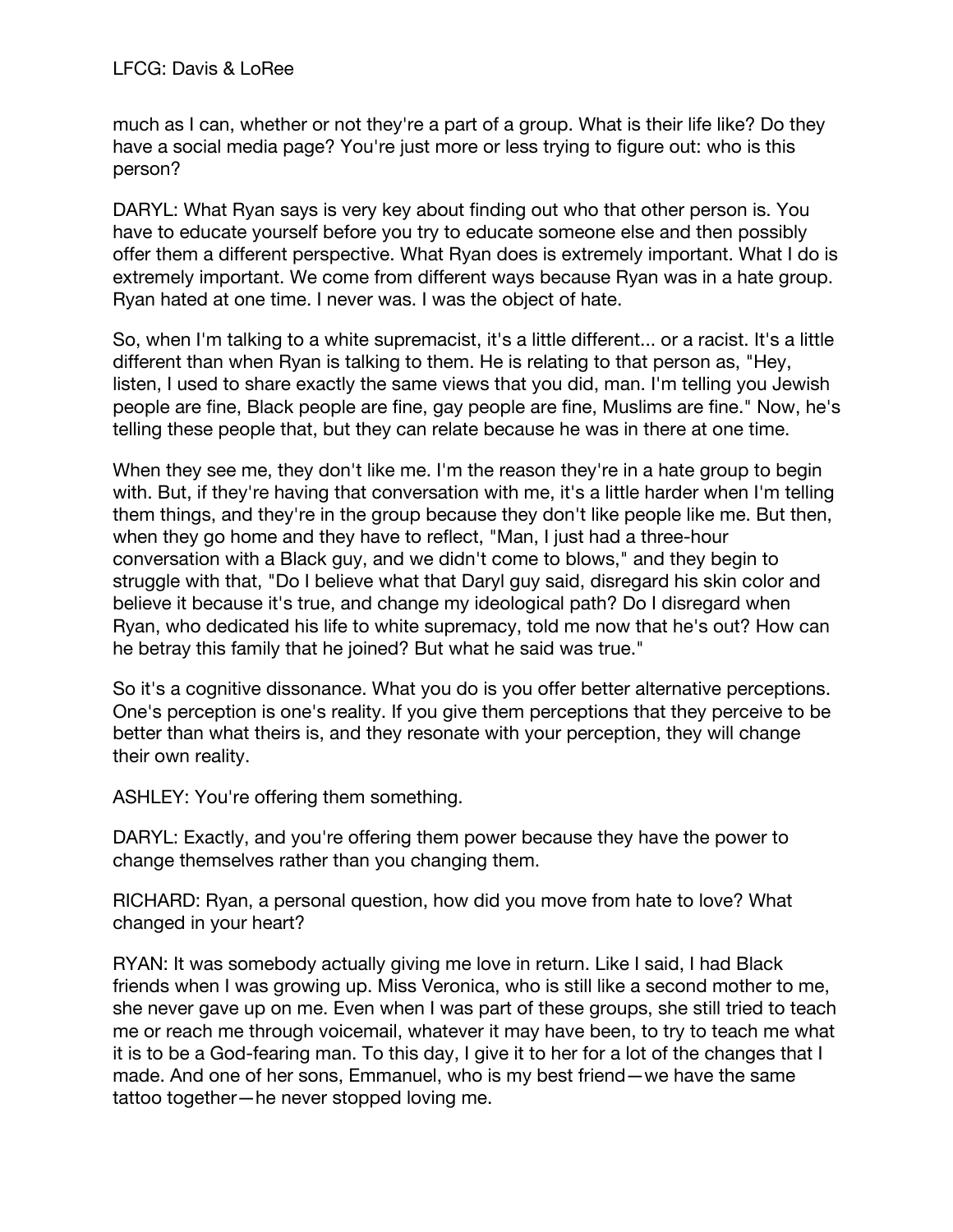One of the days that I was finally able to sit down with him after I left the group, we just hugged and cried, literally. I mean, there wasn't even conversation there. It was two grown men while other people watched on, and we just emotionally let it out. So I think a lot of it, for me, was another person showing me love, and that person from another color being able to say, "Look, we love you no matter what you made and what you decided to do," was very, very important in my change.

Now, not everybody gets that, and not everybody has a strong support group. That's why, some cases, we have to figure out how we can try to give them that support. When we talk to people and sit down with them, you have to come with love and compassion in your heart. If you're not coming from here in your heart to make sure that you're healing this person, then most likely your case isn't going to be successful because you're there for the wrong reason.

DARYL: As a musician, I admire a lot of other musicians because that's what influenced me. There's a quote by a very famous guitar player named Jimi Hendrix. Jimi Hendrix said, "When the power of love overcomes the love of power, the world will know peace."

ASHLEY: Ryan, you've obviously changed your mind about a lot since you were in the hate group. But, Daryl, what about you? As you've been doing this work for such a long time, is there anything that you have changed your mind about, any conviction that you held years ago that you no longer do something?

DARYL: Absolutely. It's been a good learning experience for me, as well, and because I changed is the reason why I continue to do this work. When I first got into this, I had a question in my mind that I had formed at the age of 10 after having a racist experience where some people threw things at me in a parade. I formed a question, which was, "How can you hate me when you don't even know me?"

All I wanted was the answer to that question. I wasn't out to convert anybody. I wasn't out to change anybody. I just wanted to know, "What is your process of thinking that, 'I should hate this person just because they have a different skin color'?" They don't know anything about me beyond my skin color. That's all I sought. I'm not out to make friends with the KKK. All I want to know is why. Why do you believe this? That's all.

After these conversations took place, they began to humanize me, and I began to humanize them. When you're sitting with somebody face-to-face, having a conversation, even if you disagree, you see some humanity in that person. The first time somebody told me they were getting out, I was blown away, like, "How can this be?" But then I realized, you know what, a tiger cannot change its stripes, and a leopard cannot change its spots because those two creatures are born with those spots and stripes. A clansman is not born with his robe and hood, in other words, not born with that ideology. That is acquired. It is learned, and what can be learned can become unlearned.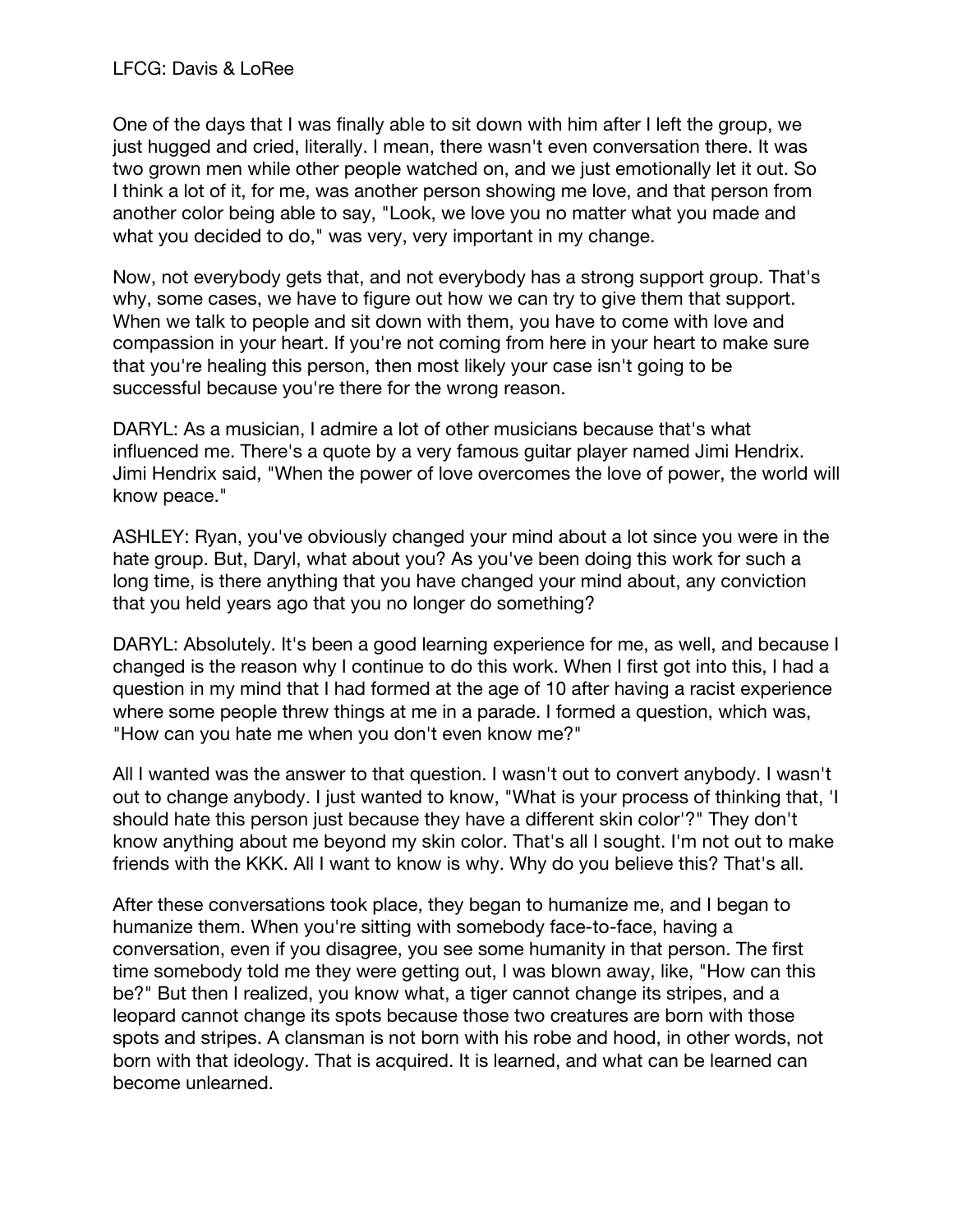A missed opportunity for dialogue is a missed opportunity for conflict resolution. And when the first person quit, I was just shocked, and another one quit and then another one. I thought, "Damn, I'm on to something. I need to keep doing this." That's why I continue it now, 37 years.

RICHARD: Ryan, you're somewhat newer to this game of trying to convince people to quit and helping people who do. What have you learned recently that you didn't know before?

RYAN: Well, I've learned a lot about approach. There's a thing that you have to really be careful, is that you can send somebody from the Alt-Right and, quickly, because they're so addicted to extremism or that power grip, they go extremely to the Left. So, in my beginning stages, I had a lot of people on the Left that were trying to help me out, not always with good intentions there. Some of them were extremists in their own way and really tried to drag me back to that side of it. It becomes an addiction.

I've learned how to really center myself, how to read people a little bit better. We have to be able to put our time and energy into these people because they're already saying they want to make a change. They've already announced that. They're already trying to make those changes in their lives. If we throw them back to the same people or into that seclusion, we either create a lone wolf that does something that we've seen happen, especially over the past decade, just terrible, or we throw them back with those same groups if they're able to accept them back.

It's mostly just been healing and opening my heart up to everybody, no matter who you are. It's very easy for us to judge somebody. It's very easy for us to feel a certain way about somebody without walking in their shoes. So I try to do that as much as I can. What would I do if I was in this situation? And just give them my whole heart.

DARYL: There was a time when police officers would never associate with gang members, former or otherwise. You know, "I arrested you. I put you in prison, and even now you're out of prison, I want nothing to do with you. You're a felon." Today, they recruit a lot of these people to help them understand gang mentality and how to dissolve gangs. Who's better at doing that than a former gang leader? Who's better at de-radicalizing extremists than somebody like Ryan LoRee who's been there? He knows the tactics that were used to bring him in. He knows those same tactics that he used to recruit people. This is a body of intelligence that we need to recruit, and this is why we have to all work together, not hold his past against him but utilize it. He's here, ready to help.

ASHLEY: Ryan, before we go, is there anything about your work with extremists that you haven't said that you'd like to tell us about?

RYAN: Yeah. It's really, really hard. People don't understand that what we're doing isn't usually financed. It's usually by us trying to get private groups to donate money or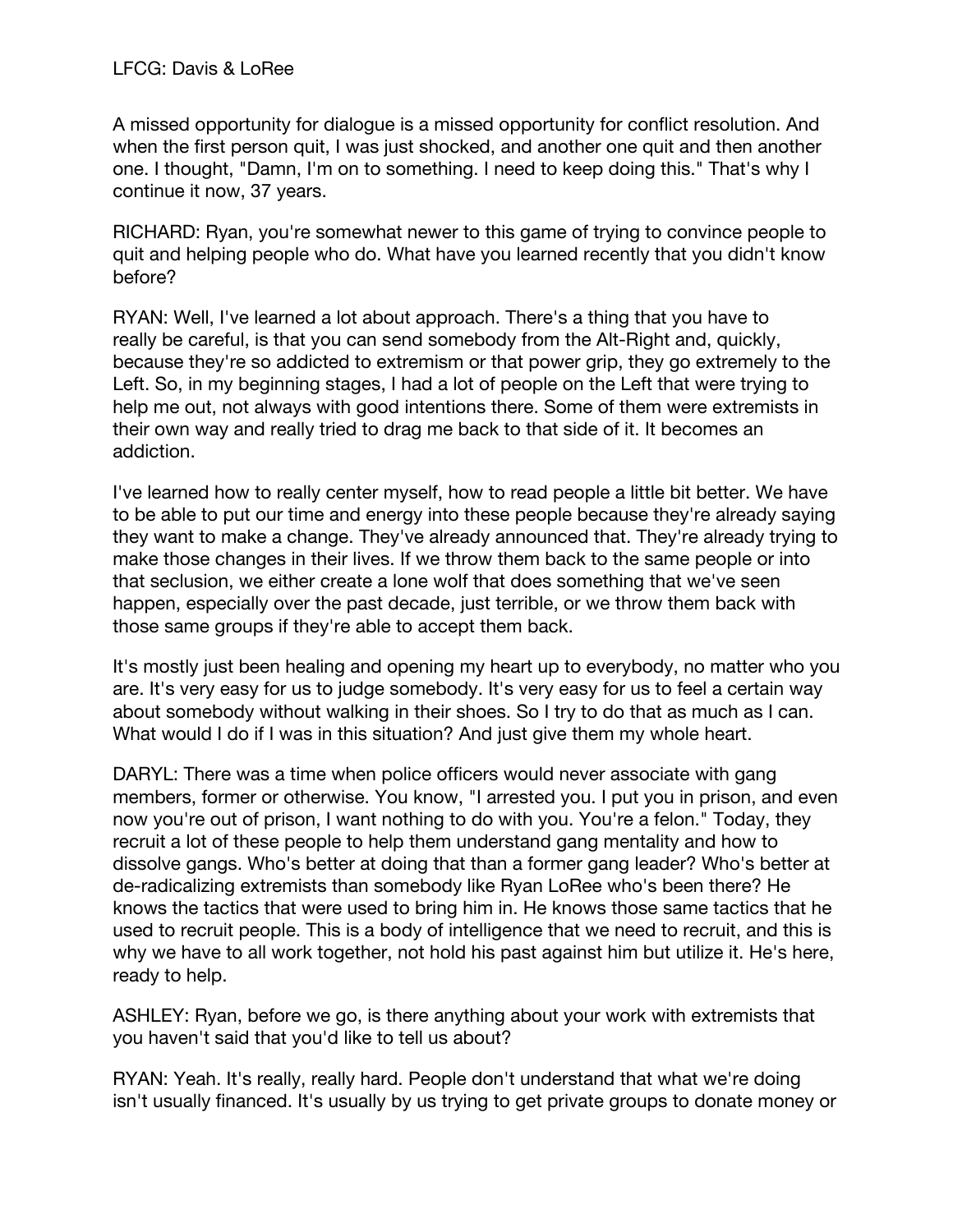family members to donate money to what we're doing. I'm not asking anybody to come into my fund and donate to me right now or anything like that. But what we really need is to put the pressure on the administration that is in office right now or the next administration that comes into office that there needs to be policy change.

A lot of the policy that's in place right now is to protect what we call the wartime fight on terror, which obviously has failed in the past. We haven't stopped jihadism. It's still there, and a lot of that is because we've used bombs and missiles to do it. What we call CVE, countering violent extremism, is what they consider the soft side. And there's probably a—and this isn't going to be the exact numbers—but 0.00000001% that even goes into funding for this. We need to do something to change policy and have money from administrations to give people like myself, like Daryl and other people jobs whether it's with the government or other places so that we can do this type of intervention work.

So something I would ask people to really do is write your local senators, write your local politicians, write the president. There needs to be funds. Stop giving so much money to the big guns, ammunition, missiles, bombs, and start giving money to the people that are working on the front lines doing what we do every single day, risking their lives to try to pull people away from extremism.

DARYL: Those are the patriots indeed. We are the patriots, and it's your patriotic duty, man, to protect this country.

ASHLEY: Thank you both so much for coming on. It's been great to hear from you.

DARYL: Our pleasure.

RYAN: Definitely.

RICHARD: Daryl Davis and Ryan LoRee. If you want to find out more about Ryan's work, search Light Upon Light. Light Upon Light works to create spaces that are free of hate.

ASHLEY: And you can learn more about Daryl's mission, his work and events at daryldavis.com.

RICHARD: That's our show for this week. Let's Find Common Ground is a member of The Democracy Group podcast network. We're a production of Common Ground Committee.

ASHLEY: Our podcast team includes Erik Olsen, Bruce Bond, Donna Vislocky, Mary Anglade, and Olivia Adams. I'm Ashley Milne-Tyte.